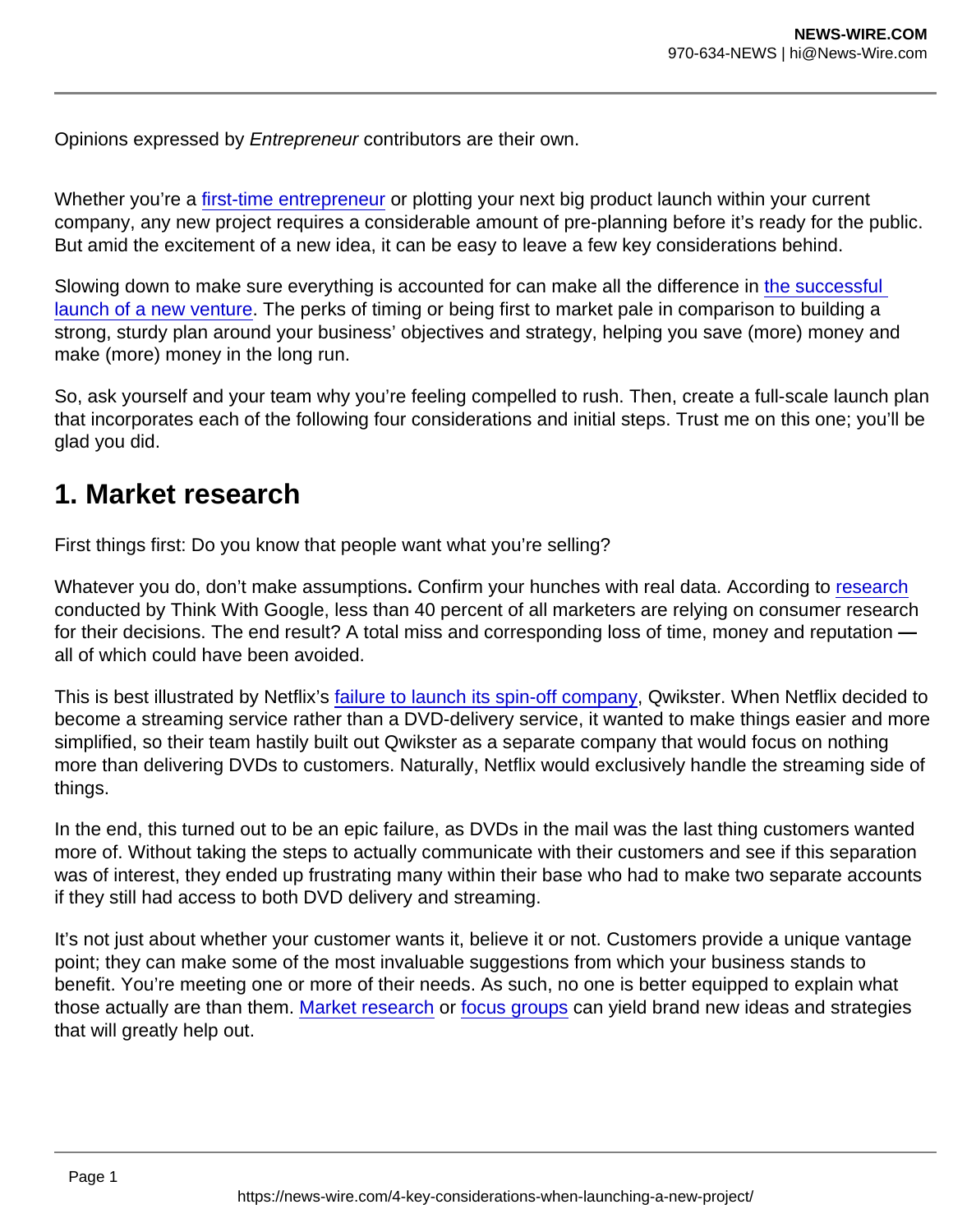Related: [The Best Ways to Do Market Research for Your Business Plan](https://www.entrepreneur.com/article/241080)

## 2. Build excitement

One reason many companies rush to launch is because of perceived timing. There are certain periods of the year when customers are more likely to pay for specific products. Personal development- and selfhelp-centric services, for example, are extremely popular right after the New Year. The timing of the year or quarter isn't nearly as important, however, as how well you prime your customers for the launch of your new product or service.

Speaking hypothetically, you could launch a new self-help product on Thanksgiving and have more initial success because of your pre-marketing campaign than you could've by trying to make the timing work at the beginning of the year with little to no pre-launch preparation.

Of course, all of this "success" ultimately depends on your goals for the launch. Still, consider the marketing ["Rule of 7](https://www.krusecontrolinc.com/rule-of-7-how-social-media-crushes-old-school-marketing/)," which states that it takes a customer at least seven times to see or hear about something before they consider buying it.

If you can hype up a soon-to-be-released product or service seven times (or more, if possible) before your release date, you're far more likely to see sales spike the moment it's launched.

## 3. Set OKRs

Of course, how you want your launch to go is left to the discretion of you and your team, but it's critical to get on the same page before the pre-launch phase is even discussed.

Mobile engineer Melody Yang is the founder of numerous popular apps, such as Japanese learning app [Nukon.](https://apps.apple.com/us/app/nukon/id1363606166) To this day, Yang says that before she even begins a new project, she tackles planning on a granular scale. As she noted Yang during a recent Zoom interview, "During the planning phase, I'd ask these questions to my team and myself: 'What are our OKRs (objectives and key results) for the current milestone? What are some potential blockers? Do we have enough resources within constraints?"

OKRs are most effective when applied to overall project outcomes and not just an individual's performance, as [outlined](https://hbr.org/2020/12/use-okrs-to-set-goals-for-teams-not-individuals) by Harvard Business Review. This level of planning and analysis of key data points isn't just helpful for laying the course before the journey begins — it's a great way to stay organized and on-track throughout the entire build and launch process.

When in doubt, bring these trackable data points into the process. They may seem like guesswork at first, but if you're not aligning with the preset goals or outperforming them, you'll know that a course-correct is necessary sooner, rather than later.